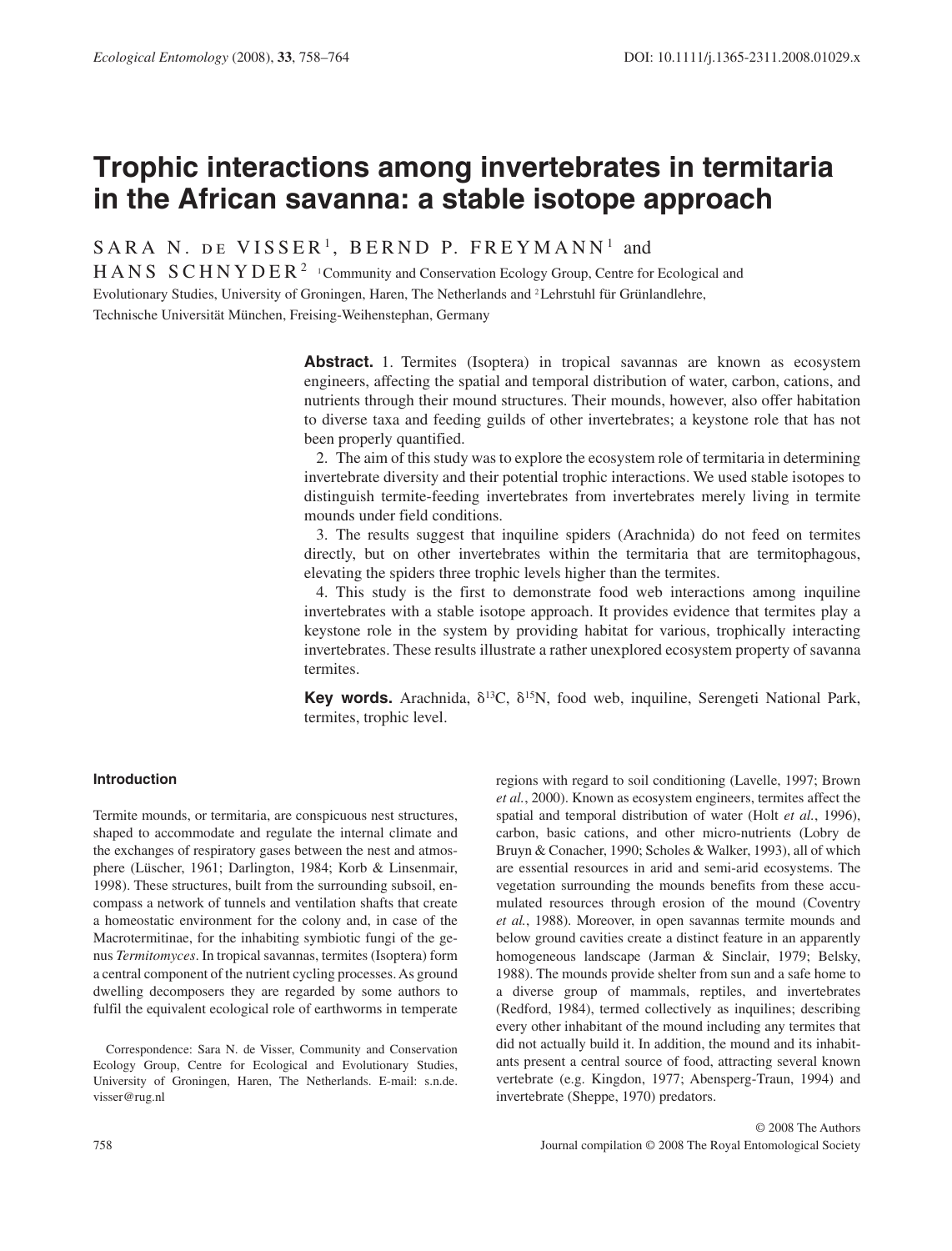As social insects, termites offer a source of food that is spatially patchy, but relatively permanent and of high quality (Redford, 1987). Compared with ants, an individual termite is more defenceless; termites rely mostly on the strong mandibles of the soldier caste, although some species show abdominal dehiscence (Noirot & Darlington, 2000). Furthermore, termites have softer exoskeletons than ants that make them more digestible (Redford & Dorea, 1984). Generally, termites are seen as easier targets for predators (Sheppe, 1970). So far, mainly mammals, reptiles (Kruuk & Sands, 1972; Kingdon, 1977; Abensperg-Traun, 1994), birds (Dial & Vaughan, 1987; Korb & Salewski, 2000), and ants (e.g. Sheppe, 1970) have been reported to eat termites. Other invertebrate predators have received less attention, which is surprising given the potentially large number of termitophagous invertebrate taxa reflecting the immense diversity of invertebrates occurring in the same tropical habitats as termites (Coaton & Sheasby, 1972). Relatively few publications report cases, where invertebrates other than ants act as predators of termites, and these have largely been anecdotal field studies (Sheppe, 1970; McMahan, 1982; Nentwig, 1986; Dean, 1988; Eberhard, 1991; Dippenaar-Schoeman *et al.* , 1996; Jones & Cumming, 1998; Wesolowska & Cumming, 1999, 2002 ).

As predator-prey interactions among invertebrates are difficult, if not impossible, to quantify in the field through direct observations, we used the natural stable isotope signature of biomass to elucidate trophic relationships among invertebrate taxa. Stable isotope technologies developed in the past decade provide alternative methods for food web analysis, which have been successfully applied in freshwater and marine systems and increasingly in terrestrial communities, especially soil communities (Ponsard & Arditi, 2000; Scheu & Falca, 2000). A series of stable isotope studies focused on termites, but these analyses were performed to study the food habits of these insects themselves (e.g. Boutton *et al.* , 1983; Spain & Reddell, 1996; Tayasu et al., 1997; Tayasu, 1998). Stable isotope analysis has, to our knowledge, never been used to identify invertebrate predator prey interactions in the field with termites acting as prey. Compared with their better-quantified role in nutrient cycling, the ecosystem role of termitaria from a trophic perspective received less attention.

 In this study, we inferred potential feeding relationships between termites and other invertebrates inhabiting the same mound (not the surrounding landscape matrix) by determining the stable isotope composition of carbon ( $\delta^{13}$ C) and nitrogen  $(\delta^{15}N)$  in their body tissues. This represents a time-integrated diet of an organism in which the  $\delta^{15}N$  of any given consumer is increased by ∼ 3 ‰ compared with its diet ( DeNiro & Epstein, 1981; Vanderklift & Ponsard, 2003 ). 15 N enrichment (expressed as  $\Delta$ ) has been used to calculate trophic positions of organisms ( Hobson & Welch, 1992; Post, 2002 ) and the number of steps of size  $\Delta$  between them as a measure of their level in the food chain or position in the food web (Hobson & Welch, 1992). The  $\delta^{13}C$ changes little as it moves through the food web (Rounick  $\&$ Winterbourn, 1986; Post, 2002) and therefore can be used to evaluate the carbon sources of an organism (for terrestrial systems differentiating between vegetation with  $C_3$  and  $C_4$  photosynthetic pathway).

 The aim of this study was to reveal potential trophic interactions between termites and other inquiline invertebrates living within the same termite mound. From field inspection it was found that the ventilation chimneys of termitaria in the tropical savanna of Serengeti National Park (SNP), Tanzania, often contain spiders in high abundance. We investigated whether these inquiline spiders are potentially termitophagous or are predating on other invertebrates inhabiting the same microhabitat and in this way making use of the structure and prey diversity of the termite mounds.

# **Methods**

## *Study site*

 This study was conducted in the Serengeti National Park (SNP), Tanzania, during the dry season (October) of 2005. SNP is located in the north of Tanzania as part of the wider Serengeti-Mara ecosystem (34 $\degree$  to 36 $\degree$ E, 1 $\degree$ 15' to 3 $\degree$ 30'S). The collection sites were located in the medium height grass plain region of SNP.

#### *Collection and preparation*

 Sixteen active termite mounds from different species and containing chimneys were selected throughout the study area. Termites, spiders and other ground-dwelling invertebrate taxa were collected manually with forceps from the outside of the termite mounds as well as the inside of the chimneys and stored in vials until frozen in the lab. Termites were collected by excavating a section (ca.  $30 \times 30 \times 30$  cm) of the mound. Other invertebrates and spiders were collected during a search period of 10 min per mound. Invertebrates were transferred to the isotope laboratory of the Technische Universität München, Lehrstuhl für Grünlandlehre, Germany, for the remaining procedures.

 Termites were identified to genus level according to Uys (2002) . Before processing of the other invertebrates took place, detailed pictures were taken with a Binocular Stemi SV 11, magnification level 10 and 0.6-2.5 fine magnifier at the Lehrstuhl für Genetik, Technische Universität München. Invertebrates were identified to family level according to Picker *et al.* (2002) and with the help of specialists Steve Pilcher (Dartmoor Zoological Park, U.K.), Tony Russell-Smith and Ian Dawson (British Arachnological Society).

## *Stable isotope analysis*

 Soil-contaminated samples and webbed spiders were gently washed with demineralised water and thereafter dried at 60°C for 48 h as predetermined by pilot calibrations. The invertebrates were weighed, and then ground to homogeneity with a mortar and pestle. Samples of 0.3–0.4 mg were taken (in most cases corresponding to the entire individual) and enclosed in tin cups  $(4 \times 6 \text{ mm})$ . From less homogeneous specimens two subsamples were taken. The samples were combusted in an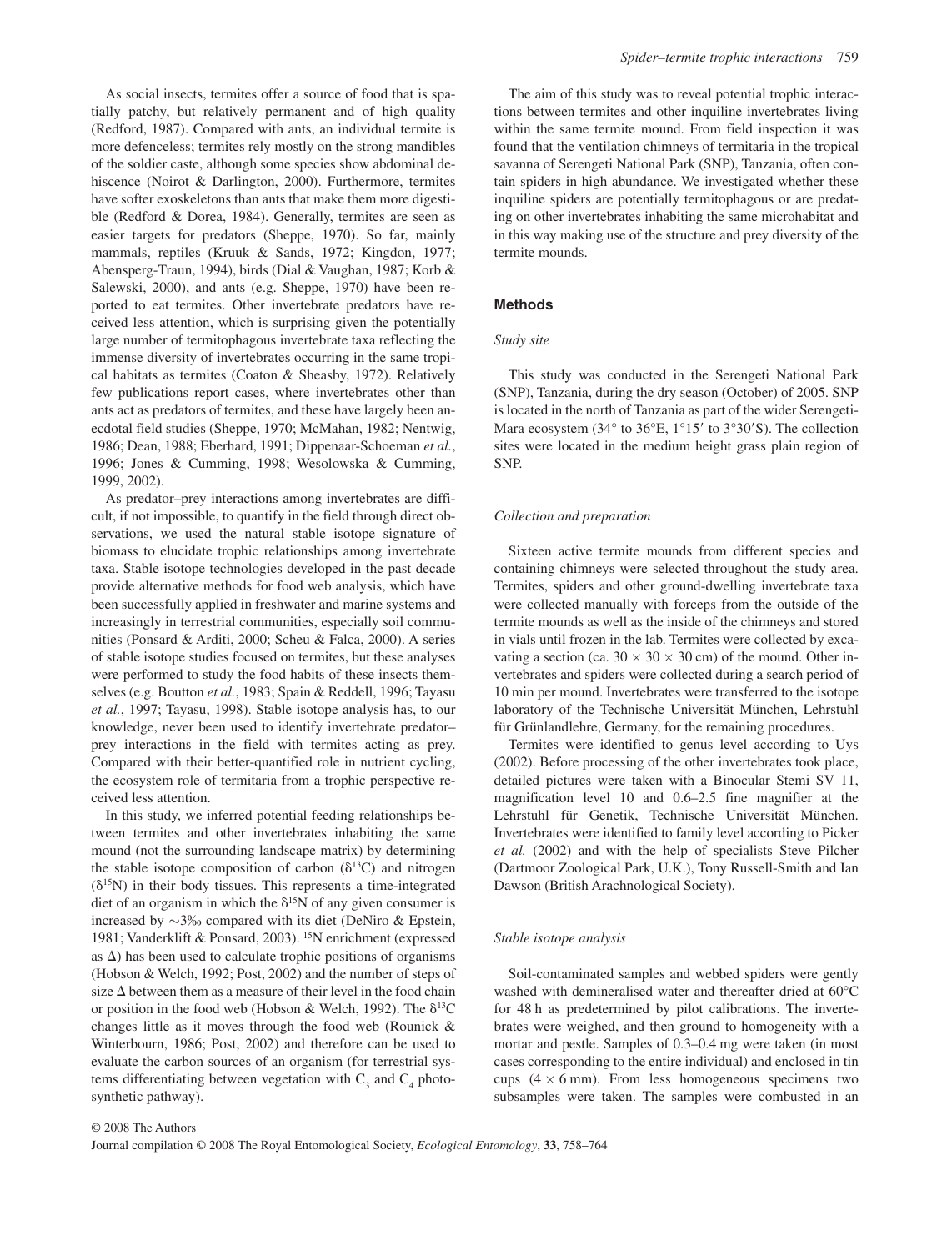elemental analyser (NA 1110; Carlo Erba, Milan) interfaced (ConFlo III; Finnigan MAT, Bremen, Germany) to an isotope ratio mass spectrometer (IRMS; Delta Plus; Finnigan MAT). The isotope data are presented as  $\delta^{15}N$  (‰) relative to atmospheric nitrogen and  $\delta^{13}C$  (‰) relative to Pee Dee Belemnite (PDB) standard and were calculated according to McKinney *et al.* (1950) :

$$
\delta X = [(R_{\text{sample}}/R_{\text{standard}}) - 1]
$$

where  $\delta X$  is  $\delta^{15}N$  or  $\delta^{13}C$  and R is the respective  $^{15}N^{14}N$  or  $^{13}C^{12}C$  ratio. Each sample was measured against a working standard reference gas which had previously been calibrated against secondary isotope standards (IAEA-N1 and IAEA-N2 for nitrogen; IAEA-CH6 for carbon). Accuracy of calibration was  $\pm 0.08\%$  SD for nitrogen and  $\pm 0.06\%$  SD for carbon. Blank determinations were performed routinely before each batch of samples by running empty tin cups. After every tenth sample, a solid internal laboratory standard (SILS; a fine ground bovine horn having a similar C/N ratio than the samples) was run. Precision for SILS measurements during the measurement period was  $\pm 0.05\%$  SD and  $\pm 0.07\%$  SD for nitrogen and carbon, respectively. The resulting measurements included the  $\delta^{15}$ N and  $\delta^{13}$ C, the nitrogen and carbon elemental contents, and the carbon-to-nitrogen ratio (C/N). We used subsamples to calculate a mean value for less homogeneous samples. The mass spectrometer results for two of the 16 termite samples proved to be significantly contaminated with soil residues that could not be removed and were therefore eliminated from further analysis.

# **Results**

#### *Nitrogen and carbon isotope signals among termites*

 Termites collected from 14 mounds were identified to the genus level and comprised mostly *Odontotermes* sp.  $(n=9)$ , followed by *Trinervitermes* sp.  $(n=4)$  and *Macrotermes* sp.  $(n = 1)$ . We found four termite mounds inhabited by *Trinervitermes* individuals that were most likely originally built by *Odontotermes* , but were now in use by *Trinervitermes* . Measurements of  $\delta^{13}C$  and  $\delta^{15}N$  indicated distinct feeding types among the termites (Fig. 1a). The  $\delta^{13}$ C values of all genera clearly showed a  $C_4$ -based carbon source ( $\delta^{13}C = -11.0$  to – 14.3 ‰ ), corresponding with the grasses dominating the plains in the Serengeti, on which the termites feed. Individuals of the genus *Odontotermes* had an average  $\delta^{15}$ N value of 4.0‰  $\pm$  1.7‰ (SD), of *Trinervitermes* a  $\delta^{15}N$  value of 3.9%  $\pm$  1.5% (SD), and of *Macrotermes* a  $\delta^{15}N$  value of 2.2‰  $\pm$  0.07‰ (SD).

#### *Nitrogen and carbon isotope signals among spiders*

 Spiders that were found on the mound or in the chimneys were identified to the family level. Thomisidae (24.0%), Pholcidae (21.0%), and Lycosidae (15.0%) were generally found to be the most abundant, occasionally encountered were Zodariidae, Theridiidae, Araneidae, and Prodidomidae. Of the 33 spiders, eight could not be identified. Again, the  $\delta^{13}$ C



**Fig. 1.** Means and SDs are plotted for  $\delta^{15}N$  and  $\delta^{13}C$  (in ‰) of (a) three different termite genera from termitaria  $(n = 14)$ , (b) seven different families of spiders  $(n = 34)$  found in the termitaria, and (c) 10 different orders of invertebrates other than termites and spiders  $(n = 42)$  found in the termitaria in the southern grass plains of Serengeti National Park, Tanzania.

values showed a clear  $C_4$ -based carbon source ( $\delta^{13}C = -9.8$ ) to  $-14.6\%$  and overall high  $\delta^{15}$ N values between 8.0 and  $12.4\%$  (Fig. 1b).

© 2008 The Authors Journal compilation © 2008 The Royal Entomological Society, *Ecological Entomology*, **33**, 758–764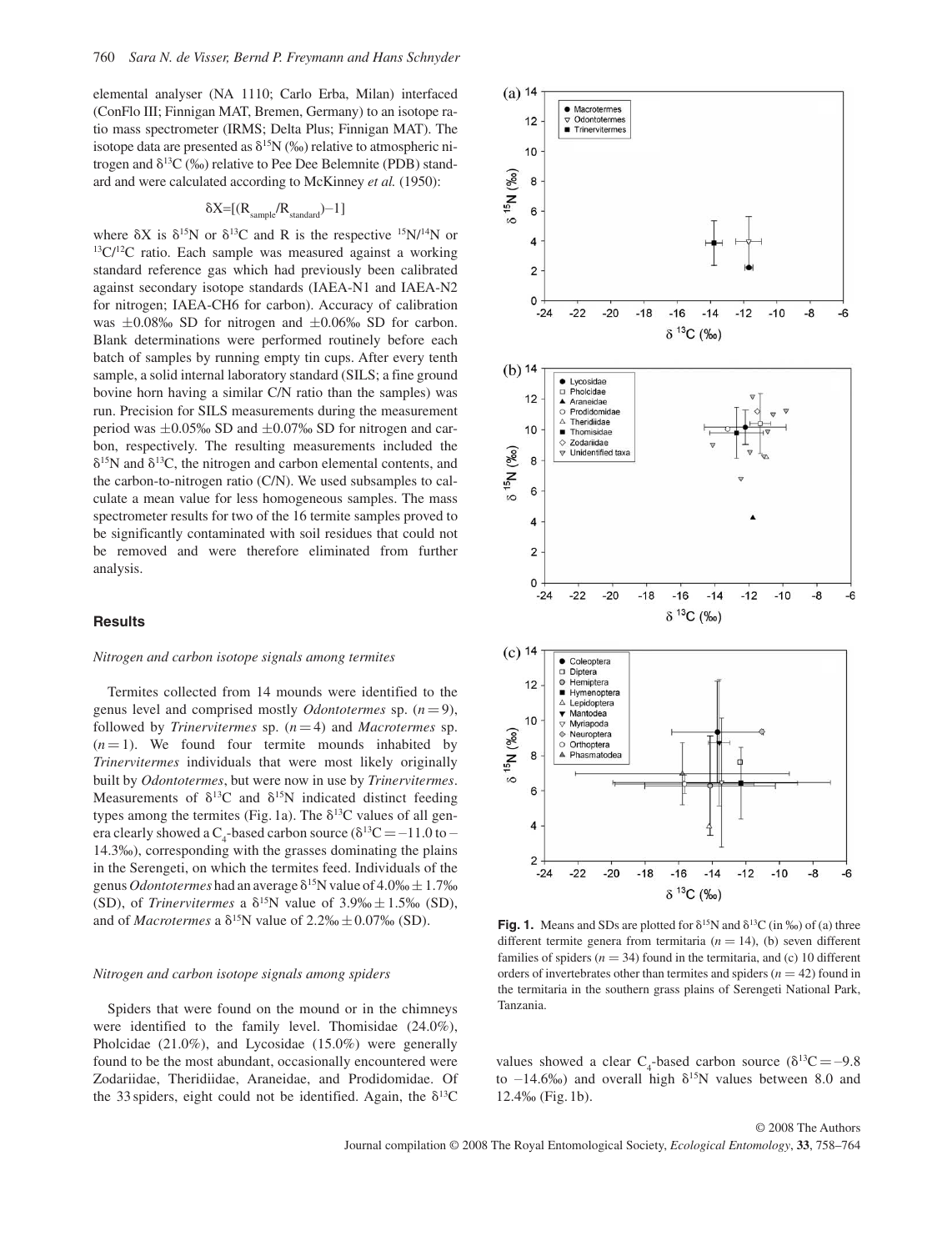# *Nitrogen and carbon isotope signals among other invertebrates*

 Among the other invertebrates collected from the termitaria were individuals of the orders Coleoptera (26.0%), Hemiptera (23.8%), Hymenoptera (16.6%), Phasmatodea (9.5%), Orthoptera (7.1%), Mantodea (4.8%), and Myriapoda (4.8%). Single individuals were encountered from the orders Diptera, Neuroptera, and Lepidoptera (caterpillar stage). Visual inspection suggested that there was no clear difference in inquiline composition among the mounds of the three termite genera. There was variation in  $\delta^{13}$ C and  $\delta^{15}$ N among and within individuals of these orders (Fig. 1c). Variation in  $\delta^{13}$ C included C<sub>3</sub> as well as  $C_4$  carbon sources. The  $\delta^{13}C$  values ranged from  $-8.8$ to a furthest range of  $-25.2\%$  for stick insects (Phasmatodea), indicating a C3 component in the diet of the latter. The  $\delta^{15}N$ values ranged from 3.2 to 12.9‰. The herbivorous caterpillars (Lepidoptera), grasshoppers (Orthoptera), some bugs (Hemiptera), and harvester ants (Hymenoptera) showed clearly lower  $\delta^{15}$ N values than those of the more carnivorous orders such as the mantids (Mantodea), antlions (Neuroptera), and predaceous beetles of the order Coleoptera. However, most orders contained individuals of different feeding guilds (herbivores, carnivores), resulting in a considerable high within-order variation in  $\delta^{15}$ N. In addition, the presence of legumes and non leguminous plants as a food source for herbivorous insects may have caused  $\delta^{15}$ N variation within this feeding guild.

## *Trophic interactions*

The  $\delta^{15}$ N values of spiders compared with termites of the mound that the spiders inhabited showed that the spiders were on average two trophic levels  $6.4\% \pm 2.4\%$  (SD) higher than the termites, indicating that termites are not a significant component of these spiders' diets (Fig. 2). Only three cases out of 34 indicated a possibly direct trophic relation between spiders and termites, based on a  $\Delta^{15}N$  of ~3‰: in these cases it concerned a spider of the family Araneidae potentially feeding on individuals of *Odontotermes* sp., one of the family Prodidomidae and one unidentified spider taxon possibly feeding on *Trinervitermes*  sp. individuals.

 We found eight spider individuals that potentially fed on other invertebrates indicated by their  $\delta^{15}N$  signature: these include individuals of the families Thomisidae  $(n = 2)$ , Lycosidae  $(n = 2)$ , Pholcidae  $(n = 2)$ , and two unidentified spider taxa. Their putative prey consisted of individuals of the families Formicidae  $(n = 4)$ , Mantidae  $(n = 1)$ , Acrididae  $(n = 2)$ , Heteronemiidae ( $n = 1$ ), and Myrmeleontidae ( $n = 1$ ) (Table 1). Of these invertebrates, carnivorous individuals of Formicidae  $(n = 3)$ , Mantidae  $(n = 1)$ , and Myrmeleontidae  $(n = 1)$  appeared to feed on termites (Table 1). Other putative predators of termites were identified as being from the family Reduviidae  $(n = 2)$ , specifically the larvae of these assassin bugs.

## **Discussion**

 Our study is the first to reveal, under field conditions, trophic interactions among inquiline invertebrates beyond the occasional observations of single attacks. Stable isotope analysis suggests that spiders are the top predators of the invertebrate food web located in termitaria, but that they rarely feed on termites directly (less than 9% of all individuals). These spiders are in fact two (and sometimes three) trophic levels higher, feeding on other invertebrates that are termitophagous (such as carnivorous ants, mantids, and antlions). Thus, spiders may have a beneficial indirect impact on the termites by feeding directly on termitophagous invertebrates. Hence, within a single given mound we did not merely find a high diversity of trophically



**Fig. 2.**  $\delta^{15}N$  ratios (in ‰) of spiders (of seven families) displayed per mound  $(n = 14)$ after correcting for  $\delta^{15}N$  ratios of the inhabiting termites, in the southern grass plains of Serengeti National Park, Tanzania (open circles). The dashed line indicates a  $\delta^{15}N$  signature one trophic level higher than the termites' signature ( $\Delta \sim 3\%$ ).

#### © 2008 The Authors

Journal compilation © 2008 The Royal Entomological Society, *Ecological Entomology*, **33**, 758–764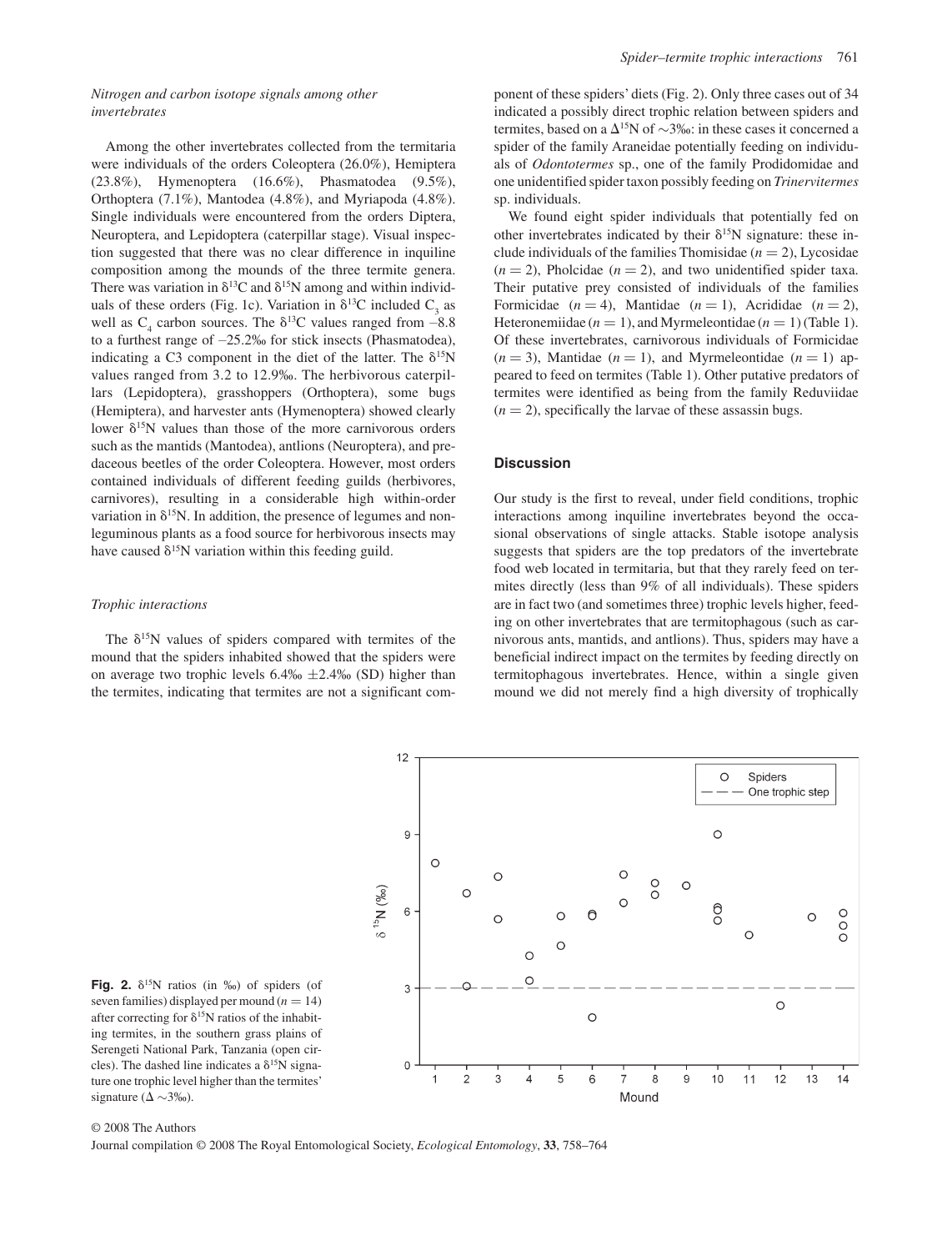| <b>Table 1.</b> Description of tentative invertebrate food chains found within termitaria, distinguishing between top predators, secondary consumers and            |
|---------------------------------------------------------------------------------------------------------------------------------------------------------------------|
| primary consumers. Eleven individuals of spider families had a $\delta^{15}N$ signature one trophic level higher than 10 individuals of other invertebrates (order, |
| family) that themselves were one trophic level higher than termites (genus). All specimens were collected from termitaria $(n = 14)$ in the southern grass          |
| plains of Serengeti National Park, Tanzania.                                                                                                                        |

| Mound | <b>Spiders</b>         | Other invertebrates        | Termites                          |
|-------|------------------------|----------------------------|-----------------------------------|
|       | Thomisidae             | Hymenoptera, Formicidae    |                                   |
|       | Unidentified Arachnida |                            | <i><u><b>Odontotermes</b></u></i> |
|       | Lycosidae              | Mantodea, Mantidae         | Unidentified Isoptera             |
|       |                        | Hemiptera, Reduviidae      | Unidentified Isoptera             |
|       | Prodidomidae           |                            | <b>Trinervitermes</b>             |
|       | Lycosidae              | Hymenoptera, Formicidae    | <i>Trinervitermes</i>             |
|       | Thomisidae             | Orthoptera, Acrididae      |                                   |
|       | Unidentified Arachnida | Hymenoptera, Formicidae    | <b>Macrotermes</b>                |
| 9     | Unidentified Arachnida | Orthoptera, Acrididae      |                                   |
| 10    | Pholcidae              | Hymenoptera, Formicidae    | <i><u><b>Odontotermes</b></u></i> |
| 12    |                        | Hemiptera, Reduviidae      | <i><u><b>Odontotermes</b></u></i> |
| 12    | Araneidae              |                            | <i><u><b>Odontotermes</b></u></i> |
| 14    | Pholcidae              | Neuroptera, Myrmeleontidae | <i>Odontotermes</i>               |

unconnected invertebrates, but we were able to show in a quantitative way that inquiline invertebrates are part of a food web with the mound-building termites as the essential component.

 Overall, we found 13% of all sampled inquiline invertebrate individuals to be putatively predating upon termites, of which one was a termite-specialist, the termite-eating assassin bug (Hemiptera, Reduviidae; McMahan, 1982). Of these 13% spiders contributed a minor role. This is interesting, as spiders are reported to have special termite-catching techniques, which are used for instance in colour marking of spiders (Evans & Gleeson, 1998). Some authors (Oelbermann & Scheu, 2002; Vanderklift & Ponsard, 2003; Rickers *et al.* , 2006; Wise *et al.* , 2006 ) suggest that spiders display a  $\Delta$  of 2.16–2.54‰; if we assume this magnitude of  $\Delta$ , we find no difference in the number of spiders that may have fed directly on termites. We therefore elected to use the more conservative value of  $\Delta$  3‰. Our findings support the study conducted by Haddad and Dippenaar-Schoeman (2002) in so far that they found higher spider abundance and diversity in mounds that were left abandoned. This suggests that these spiders do not feed on termites but use the structure of the mound to catch (other) prey. Interestingly, all termite-feeding spiders in our study were ground wandering (actively hunting) spiders. Also, the spiders feeding on other invertebrates were, with an exception for some individuals of the web-building family Pholcidae, ground wandering spiders. Ground dwelling spiders have been mentioned as specialists on the harvester termite *Hodotermes mossambicus* (Dippenaar-Schoeman et al., 1996). The low number of termitophagous spiders in our study may be explained by the fact that the majority of termite species present in our study area are quite inconspicuous and use foraging tunnels to protect them from sunlight, which may lower their risk of becoming prey to spiders. We acknowledge that some of the potential prey of inquiline spiders, such as the more agile flies and mosquitoes, were not sampled in our study. As the sampling was done by daylight, nocturnal invertebrates (e.g. moths) were also not included in the analyses but may contribute to the diet of spiders, especially of the web-building taxa.

 In conclusion, our data provide evidence not only for the presence of diverse taxa of invertebrates inside and at the surface of termite mounds, but also for the trophic interactions among these invertebrates. Thus, termitaria may play an important role in enabling localised, open invertebrate food webs. We can, however, draw no explicit conclusions regarding the importance or the differential ecological role of the mounds themselves compared with the surrounding environment given a lack of control data from the surrounding matrix of this area. This study focused on trophic interactions within the physical structure of the termite mounds. We suggest that future studies include trophic interactions of invertebrates in the surrounding environmental matrix for comparisons, allowing broader conclusions with respect to trophic connectiveness of termitaria and the surrounding environment. Trophic interactions in termitaria and surrounding matrix could be explored in different habitat types, where more heterogeneous woodlands may differ significantly in trophic complexity from the open plains. This may provide further support for our hypothesis that termitaria are distinct architectural features creating more heterogeneity in the surrounding landscape, acting in this way as foci of invertebrate trophic interactions.

# **Acknowledgements**

 We thank the Tanzanian Wildlife Research Institute (TAWIRI), Tanzania National Parks (TANAPA) and the Tanzanian Commission of Science and Technology (COSTECH) for their permission to work in Serengeti. We are grateful to R. Schäufele, Lehrstuhl für Grünlandlehre, Technische Universität München, for assistance with isotope analysis and discussing the results of the analyses, to R.A. Torres Ruiz for access to the digital camera-microscope facilities and Z. Yu for technical assistance. Many thanks go to S. Pilcher from Dartmoor Zoological Park and to I. Dawson, and particularly T. Russell-Smith from the British Arachnological Society for identification of the spider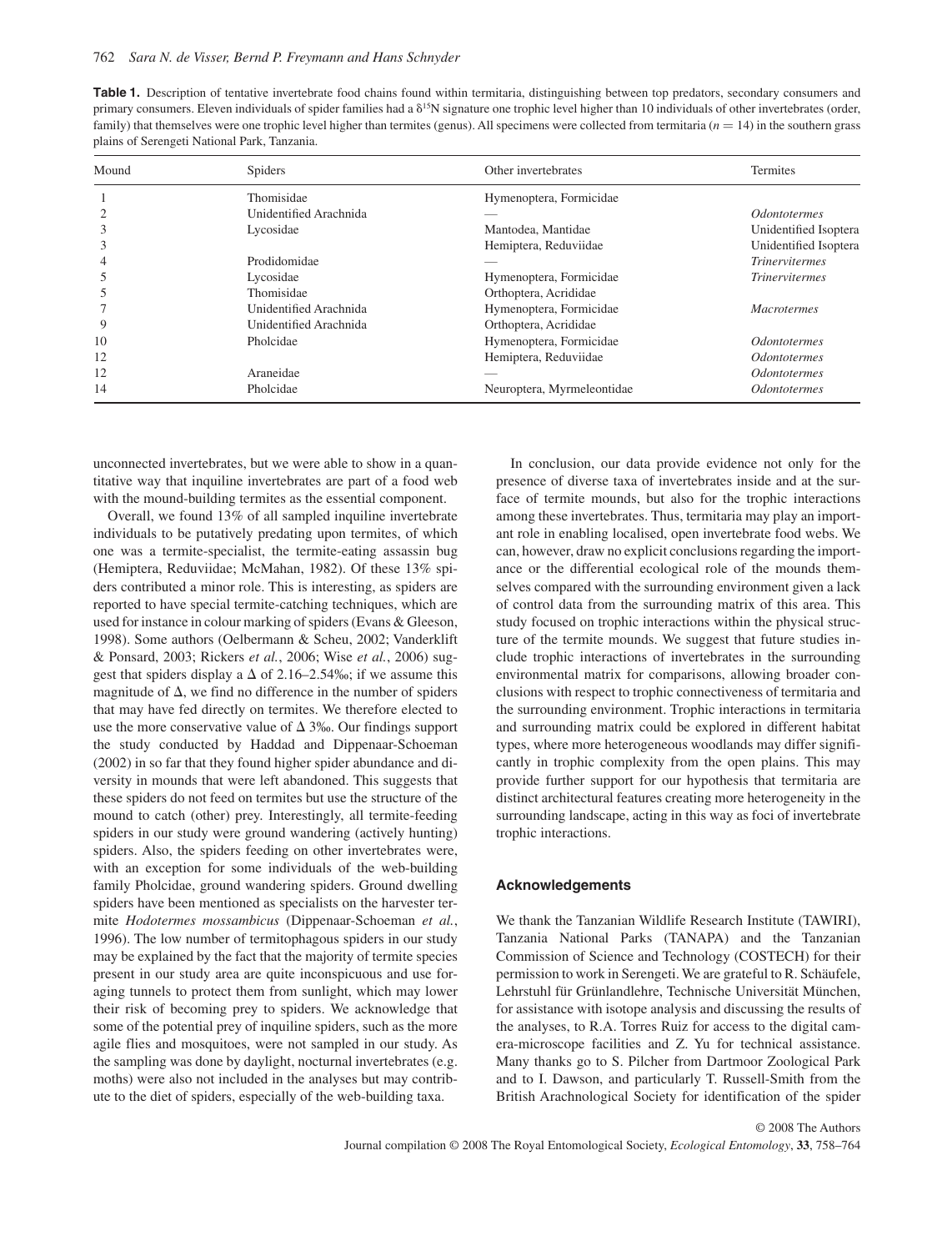specimens. We thank T.M. Anderson, R. de Visser, J.K. Hill and two anonymous referees for constructive comments on the manu script. B.P.F. was financially supported by funding from the Robert Bosch Foundation (Germany) granted to H. Olff (University of Groningen) and both S.N.d.V. and B.P.F. were funded by the Netherlands Organization of Science (NWO) via grants to H. Olff (University of Groningen).

# **References**

- Abensperg-Traun, M. (1994) The influence of climate on patterns of termite eating in Australian mammals and lizards . *Australian Journal of Ecology* , **19** , 65 – 71 .
- Belsky, A.J. (1988) Regional influences on small-scale vegetational heterogeneity within grasslands in the Serengeti National Park, Tanzania. *Vegetatio*, **74**, 3-10.
- Boutton, T.W., Arshad, A.M. & Tieszen, L.L. (1983) Stable isotope analysis of termite food habits in Eastern African grasslands. *Oecologia* , **59** , 1 – 6 .
- Brown, G.G., Barois, I. & Lavelle, P. (2000) Regulation of soil organic matter dynamics and microbial activity in the drilosphere and the role of interactions with other edaphic functional domains . *European Journal of Soil Biology* , **36** , 177 – 198 .
- Coaton, W.G.H. & Sheasby, J.L. (1972) Preliminary report on a survey of the termites (Isoptera) of South West Africa . *Cimbebasia Memoir* ,  $2, 1 - 129.$
- Coventry, R.J., Holt, J.A. & Sinclair, D.F. (1988) Nutrient cycling by mound-building termites in low-fertility soils of semi-arid tropical Australia. *Australian Journal of Soil Research*, 26, 375-390.
- Darlington, J.P.E.C. (1984) Two types of mound built by the termite *Macrotermes subhyalinus* in Kenya . *Insect Science and its Application*, 5, 481-492.
- Dean, W.R.J. (1988) Spider predation on termites (Hodotermitidae). *Journal of the Entomological Society of South Africa*, **51**, 147-148.
- DeNiro, M.J. & Epstein, S. (1981) Influence of diet on the distribution of nitrogen isotopes in animals . *Geochimica et Cosmochimica Acta* , **45** , 341 – 351 .
- Dial, K.P. & Vaughan, T.A. (1987) Opportunistic predation on alate termites in Kenya. *Biotropica*, 19, 185-187.
- Dippenaar-Schoeman, A.S., De Jager, M. & Van den Berg, A. (1996) Behaviour and biology of two species of termite-eating spiders, *Ammoxenus amphalodes* and *A. pentheri* (Araneae: Ammoxenidae), in South Africa. *African Plant Protection*, 2, 15-17.
- Eberhard, W.G. (1991) *Chrosiothes tonala* (Araneae, Theridiidae): a web-building spider specializing on termites. *Psyche*, 98, 7–19.
- Evans, T.A. & Gleeson, P.V. (1998) A new method of marking spiders. *Journal of Arachnology* , **26** , 382 – 384 .
- Haddad, C.R. & Dippenaar-Schoeman, A.S. (2002) The influence of mound structure on the diversity of spiders (Araneae) inhabiting the abandoned mounds of the snouted harvester termite *Trinervitermes trinervoides* . *Journal of Arachnology* , **30** , 403 – 408 .
- Hobson, K.A. & Welch, H.E. (1992) Determination of trophic relationships within a high arctic marine food web using delta-C-13 and delta-N-15 analysis. *Marine Ecology Progress Series*, 84, 9-18.
- Holt, J.A., Bristow, K.L. & McIvor, J.G. (1996) The effects of grazing pressure on soil animals and hydraulic properties of two soils in semi-arid tropical Queensland. Australian Journal of Soil Research, 34, 69-79.
- Jarman, P.J. & Sinclair, A.R.E. (1979) Feeding strategy and the pattern of resource partitioning in ungulates . *Serengeti: Dynamics of an Ecosystem* (ed. by A. R. E. Sinclair and M. Norton-Griffiths), pp. 130–163. University of Chicago Press, Chicago, Illinois.
- Jones, H.D. & Cumming, M.S. (1998) Feeding behaviour of the termiteeating planarian *Microplana termitophaga* (Platyhelminthes: Turbellaria: Tricladida: Terricola) in Zimbabwe . *Journal of Zoology* , **245** ,  $53 - 64$
- Kingdon, J. (1977) *East African Mammals: An Atlas of Evolution in* Africa, Vol IIIA. The University of Chicago Press, Chicago, Illinois.
- Korb, J. & Linsenmair, K.E. (1998) The effects of temperature on the architecture and distribution of *Macrotermes bellicosus* (Isoptera, Macrotermitinae) mounds in different habitats of a West African Guinea savanna. *Insectes Sociaux*, 45, 51–65.
- Korb, J. & Salewski, V. (2000) Predation on swarming termites by birds. *African Journal of Ecology* , **38** , 173 – 174 .
- Kruuk , H. & Sands , W.A . ( 1972 ) The aardwolf ( *Proteles cristatus* Sparrman 1783) as predator of termites . *East African Wildlife Journal* , **10** ,  $211 - 227$ .
- Lavelle, P. (1997) Faunal activities and soil processes: adaptive strategies that determine ecosystem function . *Advanced Ecology Research* , **27**, 93–132.
- Lobry de Bruyn, L.A. & Conacher, A.J. (1990) The role of termites and ants in soil modification: a review. Australian Journal of Soil Re*search* , **28** , 55 – 93 .
- Lüscher, M. (1961) Air-conditioned termite nests. Scientific American, **205**, 138-145.
- McKinney, C.R., McCrea, J.M., Epstein, S., Allen, H.A. & Urey, H.C. ( 1950 ) Improvements in mass spectrometers for the measurement of small differences in isotope abundance ratios. *Review of Scientific Instruments*, 21, 724-730.
- McMahan, E.A. (1982) Bait-and-capture strategy of a termite-eating assassin bug. *Insectes Sociaux*, **29**, 346-351.
- Nentwig, W. (1986) Non-webbuilding spiders: prey specialists or generalists? *Oecologia* , **69** , 571 – 576 .
- Noirot, C. & Darlington, J.P.E.C. (2000) Termite nests: architecture, regulation and defence. *Termites: Evolution, Sociality, Symbioses, Ecology* (ed. by T. Abe, D. E. Bignell and M. Higashi), pp. 121-139. Kluwer Academic Publishers, Dordrecht, the Netherlands.
- Oelbermann, K. & Scheu, S. (2002) Stable isotope enrichment ( $\delta^{15}N$ and  $\delta^{13}$ C) in a generalist predator (*Pardosa lugubris*, Araneae: Lycosidae): effects of prey quality. *Oecologia*, **130**, 337-344.
- Picker, M., Griffiths, C. & Weaving, A. (2002) *Field Guide to Insects of* South Africa. Struik Publishers, Cape Town, South Africa.
- Ponsard, S. & Arditi, R. (2000) What can stable isotopes (delta N-15 and delta C-13) tell about the food web of soil macro-invertebrates? *Ecology* , **81** , 852 – 864 .
- Post, D.M. (2002) Using stable isotopes to estimate trophic position: models, methods, and assumptions. *Ecology*, 83, 703-718.
- Redford, K.H. (1984) The termitaria of *Cornitermes cumulans* (Isoptera, Termitidae) and their role in determining a potential keystone species. *Biotropica*, **16**, 112-119.
- Redford, K.H. (1987) Ants and termites as food. Patterns of mammalian myrmecophagy. *Current Mammalogy* (ed. by H. H. Genoways), pp. 349–399. Plenum Press, New York.
- Redford, K.H. & Dorea, J.G. (1984) The nutritional value of invertebrates with special emphasis on ants and termites as food for mammals . *Journal of Zoology* , **203** , 385 – 395 .
- Rickers, S., Langel, R. & Scheu, S. (2006) Dietary routing of nutrients from prey to offspring in a generalist predator: effects of prey quality. *Functional Ecology*, 20, 124-131.
- Rounick, J.S. & Winterbourn, M.J. (1986) Stable carbon isotopes and carbon flow in ecosystems. *BioScience*, 36, 171-177.
- Scheu, S. & Falca, M. (2000) The soil food web of two beech forests ( *Fagus sylvatica* ) of contrasting humus type: stable isotope analysis of a macro- and a mesofauna-dominated community . *Oecologia* , **123** , 285 – 296.

© 2008 The Authors

Journal compilation © 2008 The Royal Entomological Society, *Ecological Entomology*, **33**, 758–764